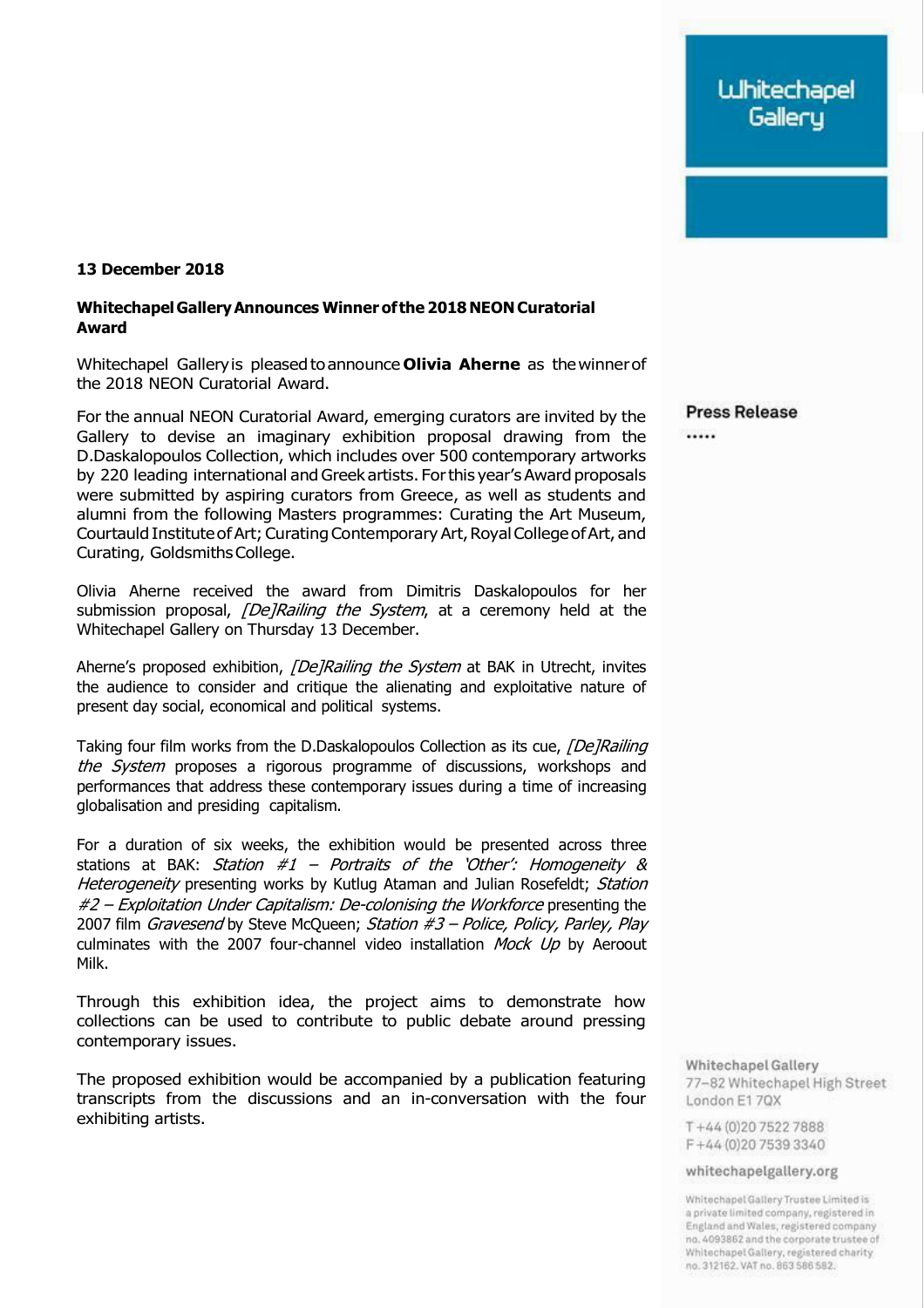The judging panel for the2018 NEON Curatorial Award are:

**Chris Fite-Wassilak**, independent curator and critic (London); **Helena Papadopoulos**, curator and founding director of Radio Athènes (Athens); **Kathy Battista**,Founding Director of the MA program in Contemporary Art at Sotheby's Institute of Art, New York, and Co-Founder of Art Legacy Planning (New York); chaired by **Dr. Nayia Yiakoumaki**, Curator Archive Gallery, Head of Curatorial Studies and Project Manager of NEON Curatorial Exchange & Award.

Of the winning proposal the judging panel commented: "Olivia Aherne's proposal for the exhibition [De]Railing the System, imagines the curatorial process as being beyond just a staging of works, combining insightful choices from the collection with multiple forms of audience interaction. Aherne's proposal is comprehensive thought out, and her professionalism and ambition shone through."

Elina Kountouri, Director of NEON said: "During the troubling rise of hyperconsumption and increased isolationism and blinkeredness, an engagement between communities and individuals is an essential antidote. It is with pride that we grant Olivia this Award, which celebrates discursive exchange as one of its central principles and look forward to keeping track of herfurther curatorial endeavours."

The NEON Curatorial Award was established in 2012 to champion curatorial excellence, and is part of anongoing partnership between the Whitechapel Gallery and NEON, a non-profit organisation in Athens. Building links between emerging curators in London and across Greece, the prize celebrates the exchange ofideas and innovations in the presentation of contemporary art.

**Olivia Aherne** is a curator and researcher interested in discursive frameworks, collective learning, and ways in which we can facilitate and mediate multiple understandings of the world. Her recent research explores practices that disrupt or provoke society through critical analysis and action. She holds an MA in Curating Contemporary Art from the Royal College

of Art London, and received a distinction under the supervision of Dr Ben Cranfield, Kelly Large and Victoria Walsh. She has curated projects in partnership with LUX (London, UK), for Lewisham Arthouse (London, UK) and at the Onassis Cultural Centre (Athens, Greece). She is also the cofounder and curator of DRIVE-THRU, a curatorial collective that works with artists

practicing at the intersection of art and technology, and regularly contributes to publications such as thisistomorrow and Orlando.

## **Notes to Editors**

- The NEON Curatorial Award is open to curators across Greece and London, including current and alumni students from The Courtauld Institute, Goldsmiths College and the Royal College of Art. The award builds on the Whitechapel Gallery's local and international networks with academic departments of curatorial studies.
- Since the Curatorial Exchange/Award programme began in 2012, a total of 142 curators from Greece and London have participated to date.
- The NEON Curatorial Award is part of the NEON Curatorial Exchange, in which curators benefit from a four-day study trip to Athens and London, including guided tours of the Athenian and London art scene. The exchange is designed to open up networking and professional development opportunities for young curators. The programme is organised by the Whitechapel Gallery and has been devised by Nayia Yiakoumaki, Curator and Head of Curatorial Studies at the Whitechapel Gallery and Project Manager of the NEON Curatorial ExchangeandAward.